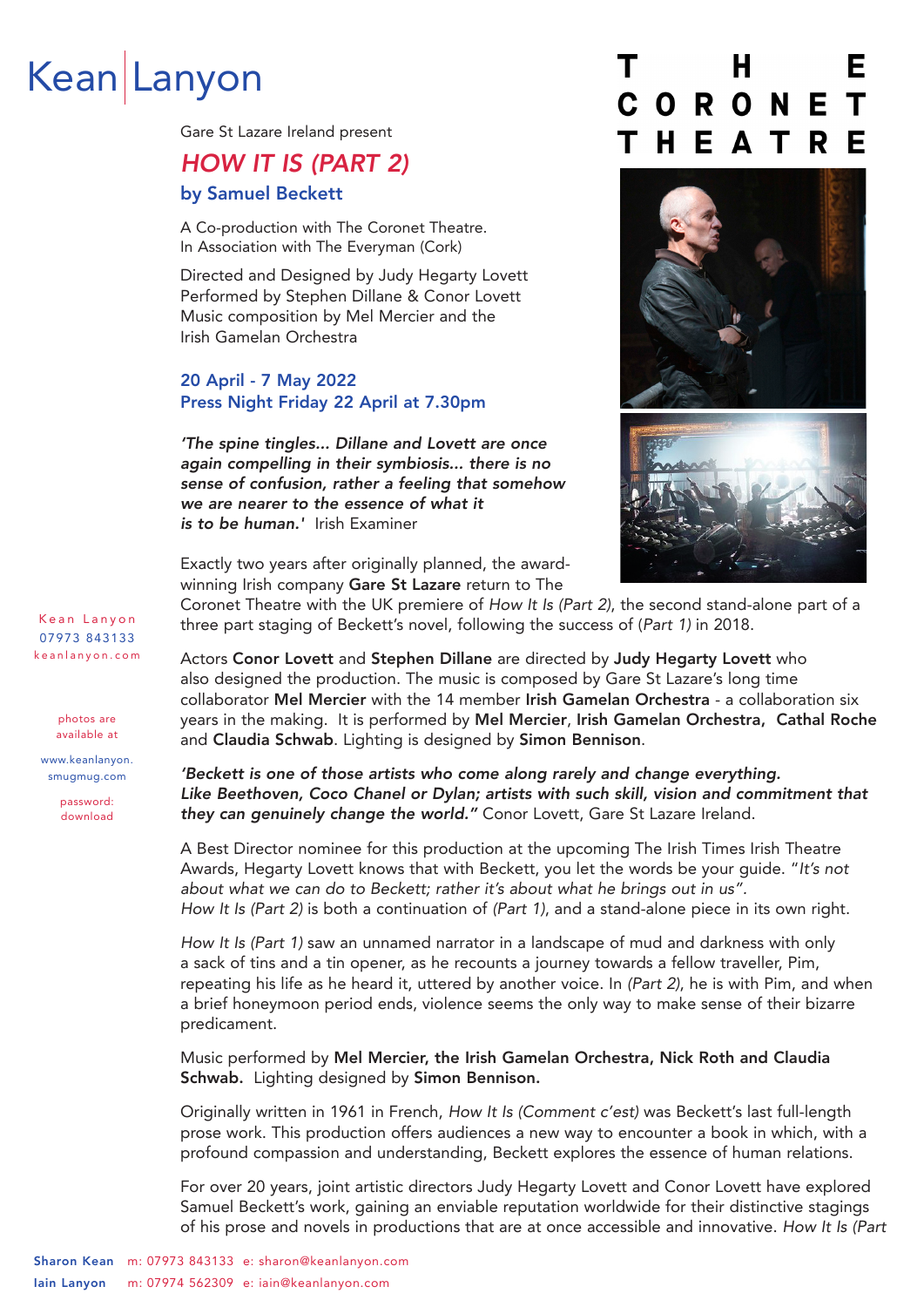2) continues a 6 year engagement with Beckett's masterpiece. The company filmed all three parts for the Dublin Theatre Festival in 2021 in a wonderful collaboration with the Orchestra of the Age of Enlightment. View excerpt: https://youtu.be/CRVa\_ur\_1Q0

Taking the lead from the novel's linguistic experiments and breaks with convention, Hegarty Lovett's design and Simon Bennison's lighting engages spatially, visually and aurally with The Coronet's auditorium and the glinting Javanese Gamelan instruments.

Supported by The Arts Council of Ireland and Culture Ireland.

For further information and reviewing tickets please contact Sharon Kean 07973 843133 sharon@keanlanyon.com Photographs can be downloaded at keanlanyon.smugmug.com Password: download

#### BOOKING INFORMATION

Venue: The Coronet Theatre Dates and Times: Wed 20 Apr - Sat 7 May, 7:30pm Running Time: Approx 2 hours

Tickets: Previews (20 & 21 April): £35 Standard: £40 Concessions: £20 How to Book: 020 3642 6606 thecoronettheatre.com (no booking fee) In person at the Box Office (Mon - Sat, 10am - 6pm) Address: The Coronet Theatre, 103 Notting Hill Gate, London W11 3LB Nearest tube: Notting Hill Gate (Central, Circle and District lines) Website: thecoronettheatre.com t: @thecoronettheatre

# **BIOGRAPHIES**

#### Judy Hegarty-Lovett

Judy has a degree in Fine Art from Crawford College, Cork, a post graduate degree in Dramatherapy and this year was awarded a PhD for her practice of staging Beckett's prose. She has directed all but one of Gare St Lazare Ireland's 23 Beckett titles since1996 when she first directed Conor Lovett in Molloy by Samuel Beckett at Riverside Studios, London and at Edinburgh. Other directing credits includes Copenhagen (Los Angeles Times critics pick 2016), Title and Deed by Will Eno (New York Times/New Yorker/Time Out NY critics picks 2012), Moby Dick by Herman Melville (adapted by Judy with Conor Lovett), Swallow by Michael Harding, Tanks a Lot by Judy Hegarty Lovett and Raymond Keane and The Good Thief by Conor McPherson.

Her work has been recognized at Awards in London, Berlin, Boston, Dublin, Edinburgh, New York, Santa Barbara and Shanghai. How It Is has been nominated for 5 Irish Times Theatre Awards, with 2018's How It Is (Part 1) winning Best Soundscape (Mel Mercier) and Best Lighting (Kris Stone).

## Conor Lovett - Actor

Trained at Ecole Jacques Lecoq in Paris, Conor has performed over 18 Beckett roles in 21 productions. Joint artistic director of Gare St Lazare Ireland he has toured to over 84 cities in 25 countries with the company, collaborating with Judy Hegarty Lovett on most of them. He has also been directed by Walter Asmus in A Piece of Monologue (for Gare St Lazare) and Waiting For Godot (in productions for The Gate Theatre, Dublin's and Rubicon Theatre, Los eles).

Other theatre work includes The Gate Beckett Festival at The Barbican, Leaves (Druid/Royal Court), The Bull (Fabulous Beast), The Feast During The Plague (Clod Ensemble), Orpheus